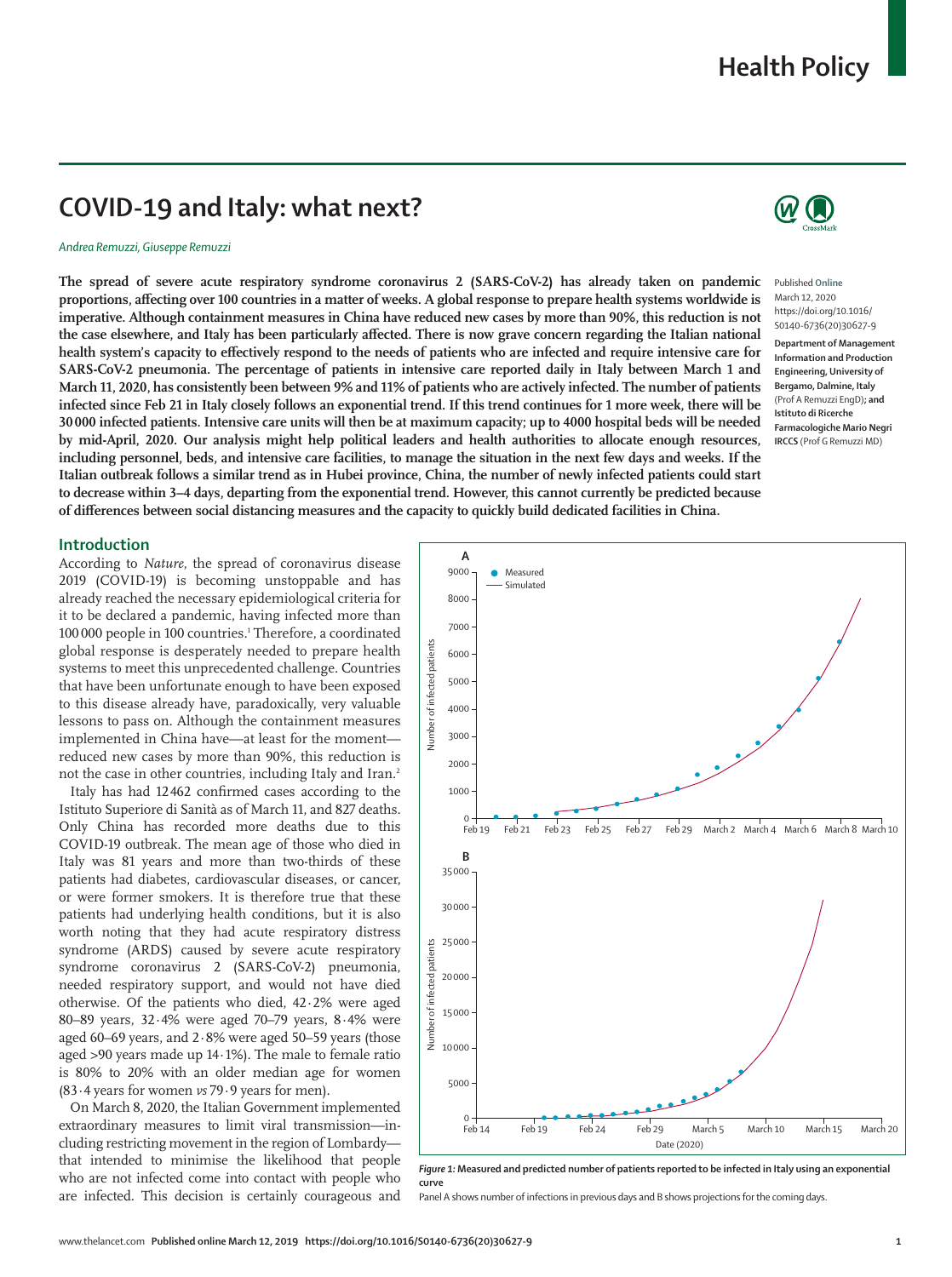Correspondence to: Prof Andrea Remuzzi, Department of Management Information and Production Engineering, University of Bergamo, Dalmine 24044, Italy **andrea.remuzzi@unibg.it**

important, but it is not enough. At present, our national health system's capacity to effectively respond to the needs of those who are already infected and require admission to an intensive care unit for ARDS, largely due to SARS-CoV-2 pneumonia, is a matter of grave concern. Specifically, the percentage of patients admitted to intensive care units reported daily in Italy, from March 1, up until March 11, was consistently between 9% and 11% of patients who were actively infected.

In Italy, we have approximately 5200 beds in intensive care units. Of those, as of March 11, 1028 are already devoted to patients with SARS-CoV-2 infection, and in the near future this number will progressively increase to the point that thousands of beds will soon be occupied by patients with COVID-19. Given that the mortality of patients who are critically ill with SARS-CoV-2 pneumonia is high and that the survival time of non-survivors is 1–2 weeks, the number of people infected in Italy will

For the **Italian Health Ministry** see [http://www.salute.gov.it/](http://www.salute.gov.it/portale/home.html) [portale/home.html](http://www.salute.gov.it/portale/home.html)



*Figure 2:* **Measured and predicted number of patients in intensive care units in Italy using an exponential curve** Panel A shows number of patients in intensive care units in previous days and B shows projections for the coming days. The dotted line represents the estimated capacity of intensive care beds in Italy.

probably impose a major strain on critical care facilities in our hospitals, some of which do not have adequate resources or staff to deal with this emergency. In the Lombardy region, despite extraordinary efforts to restrict the movement of people at the expense of the Italian economy, we are dealing with an even greater fear—that the number of patients who present to the emergency room will become much greater than the system can cope with. The number of intensive care beds necessary to give the maximum number of patients the chance to be treated will reach several thousand, but the exact number is still a matter of discussion among experts. Health-care professionals have been working day and night since Feb 20, and in doing so around 20% (n=350) of them have become infected, and some have died. Lombardy is responding to the lack of beds for patients with COVID-19 by sending patients who need intensive care but are not infected with COVID-19 to hospitals outside of the region to contain the virus.

# **Modelling predictions**

We present the following predictions to prepare our political leaders—those who bear the greatest responsibility for national health systems and the government at the regional level, as well as local health authorities—for what is predicted to happen in the days and weeks to come. They can then implement measures regarding staff resources and hospital beds to meet the challenges of this difficult time. Official numbers of infected people during the COVID-19 virus outbreak in Italy are indicative of the spread of the infection, and of the challenges that will be posed to Italian hospitals and, in particular, intensive care facilities. The number of patients who are infected has been published daily since Feb 21, 2020. It is possible to fit the available data for the number of patients who are actively infected into an exponential model, as reported in figure 1A. The value of the exponent can be computed as  $r=0.225$  (1 per day) and is consistent with the number of infected patients reported by the [Italian Health Ministry](http://www.salute.gov.it/portale/home.html). The consistency between the exponential prediction and the reported data is very close up until day 17. If the increase in the number of infected patients follows this trend for the next week, there will be more than 30 000 patients infected by March 15, as shown in figure 1B. On the basis of the exponential curve prediction, and the assumption that the duration of infection ranges from 15 to 20 days, it is possible to calculate that the basic reproduction number ranges from 2·76 to 3·25. This number is similar to that reported for the initial phase of the infection outbreak in the city of Wuhan, China<sup>3</sup> and slightly higher than  $2 \cdot 2$ , as reported by Li and colleagues in a more recent report.<sup>4</sup>

The number of patients admitted to intensive care units increased similarly in Italy, with an exponential trend up until March 8. The best fit of the data reported by the Italian Ministry for Health can be obtained using the same exponent that best fits the number of patients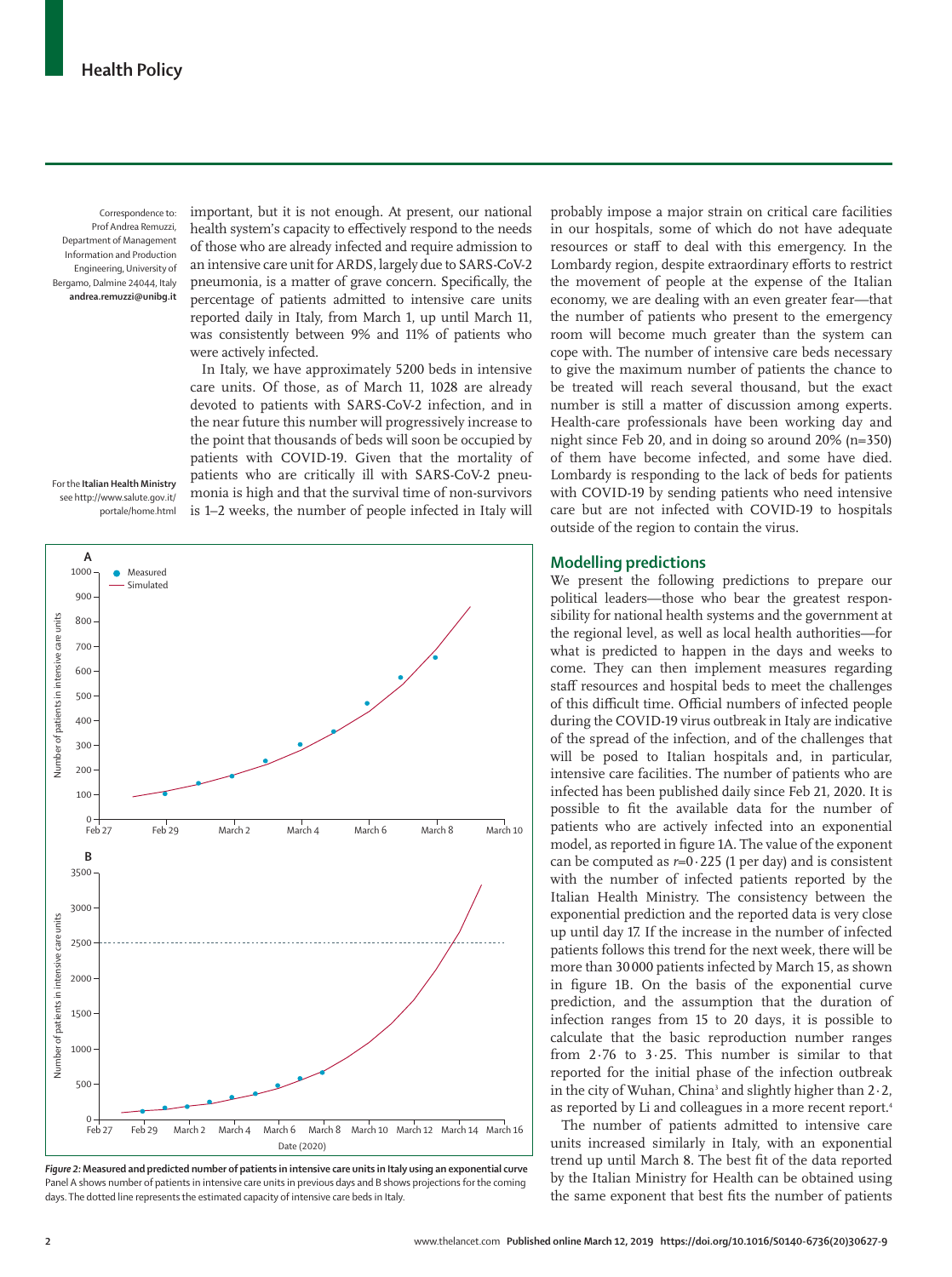**Health Policy**

who are infected, as shown in figure 2A. The data available up until March 8 show that the trend in the number of patients who will need admission to intensive care units will increase substantially and relentlessly in the next few days. We can predict with quite a good degree of accuracy that this number will push the national health system to full capacity in a matter of days. Considering that the number of available beds in intensive care units in Italy is close to 5200, and assuming that half of these beds can be used for patients with COVID-19, the system will be at maximum capacity, according to this prediction, by March 14, 2020. This situation is difficult, given that the number of patients who will need to be admitted to the intensive care unit is predicted to further increase after that date, as shown in figure 2B.

At this point, the most important question is whether the increase in the number of patients who are infected and those requiring intensive care admittance will continue to rise exponentially and for how long. If the change in the slope of the curve does not take place soon, the clinical and social problems will take on unmanageable dimensions, which are expected to have catastrophic results. The only way we can make such predictions is by comparing the trends in the data collected in the Hubei region in China for COVID-19 infection with that for the Italian population. From the official report of the WHO– China Joint Mission on Coronavirus Disease 2019,<sup>5</sup> it is possible to derive the cumulative curve of the patients who are infected from the start of the data series. These data, as reported in figure 3, show that the initial phase of the infection outbreak followed the expected exponential trend, with the same exponent previously calculated for the number of Italian patients who were infected. Starting Jan 7, the cumulative number of patients who were infected started to diverge from the exponential trend 20 days later. If the Italian outbreak follows a similar trend to that in China, we can suggest that the number of newly infected patients might start to decrease within 3–4 days from March 11. Similarly, we can foresee that the cumulative curve of patients who are infected will peak 30 days later, with the maximum load for clinical facilities for the treatment of these patients foreseen for that period.

# **Discussion**

The most difficult prediction is the maximum number of infected patients that will be reached in Italy and, most importantly, the maximum number of patients who will require intensive care unit admission. This prediction is of crucial importance to plan for new facilities in Italian hospitals and to calculate the time period in which they need to be available. On the basis that the region of Hubei in China has a slightly smaller population than Italy (approximately 50 million in Hubei and 60 million in Italy), we tentatively assumed that the trend for the maximum number of patients who are actively infected



*Figure 3:* **Fitting of cumulative curve of measured infected patients in Hubei, China, with an exponential curve** The dotted line represents the timepoint of the infection outbreak in Italy. It is expected that the number of cumulative patients who are infected will start to deviate from the exponential low in 3–4 days. The plateau of the cumulative curve will be reached just over 30 days from March 11, 2020.

would be similar in the two territories. In doing so, we cannot overlook the fact that the effect of travel restrictions on the spread of the COVID-19 outbreak and the extraordinary community measures taken within and outside of Wuhan are unlikely to be replicated elsewhere. Moreover, the current approach to these patients in Lombardy implies non-pharmacological and pharmacological interventions, including antiretroviral medication, which might be different from the Wuhan outbreak, and could distort the calculation. We also realise that there is heterogeneity in the transmission dynamics between the city of Wuhan and elsewhere in the province, where the number of people who are infected remains lower. Therefore, it might not be unrealistic to assume that what is going to happen in Italy soon might mirror what happened in Hubei. Of course, it would have been more appropriate to directly compare Greater Wuhan (19 million people) with the region of Lombardy (9 million people), the most seriously affected region in Italy at the moment, but such data are not available.<sup>6</sup> We do not currently have additional evidence we can take into consideration to make more robust assumptions regarding the exact number of patients who will be infected in the future days or weeks. On the basis of the available data, 5 the number of infected patients reached approximately 38000 at the end of February, 2020, in the Hubei region, when the number of new cases decreased to almost zero. Given that so far the percentage of patients requiring ARDS treatment is close to 10% for patients who are actively infected, at least in Lombardy, we can assume that we will need approximately 4000 beds in intensive care units during the worst period of infection, which is expected to occur in about 4 weeks from March 11. This is challenging for Italy, as there are now just over 5200 intensive care beds in total. The aim now is to increase this number to safely meet urgent future